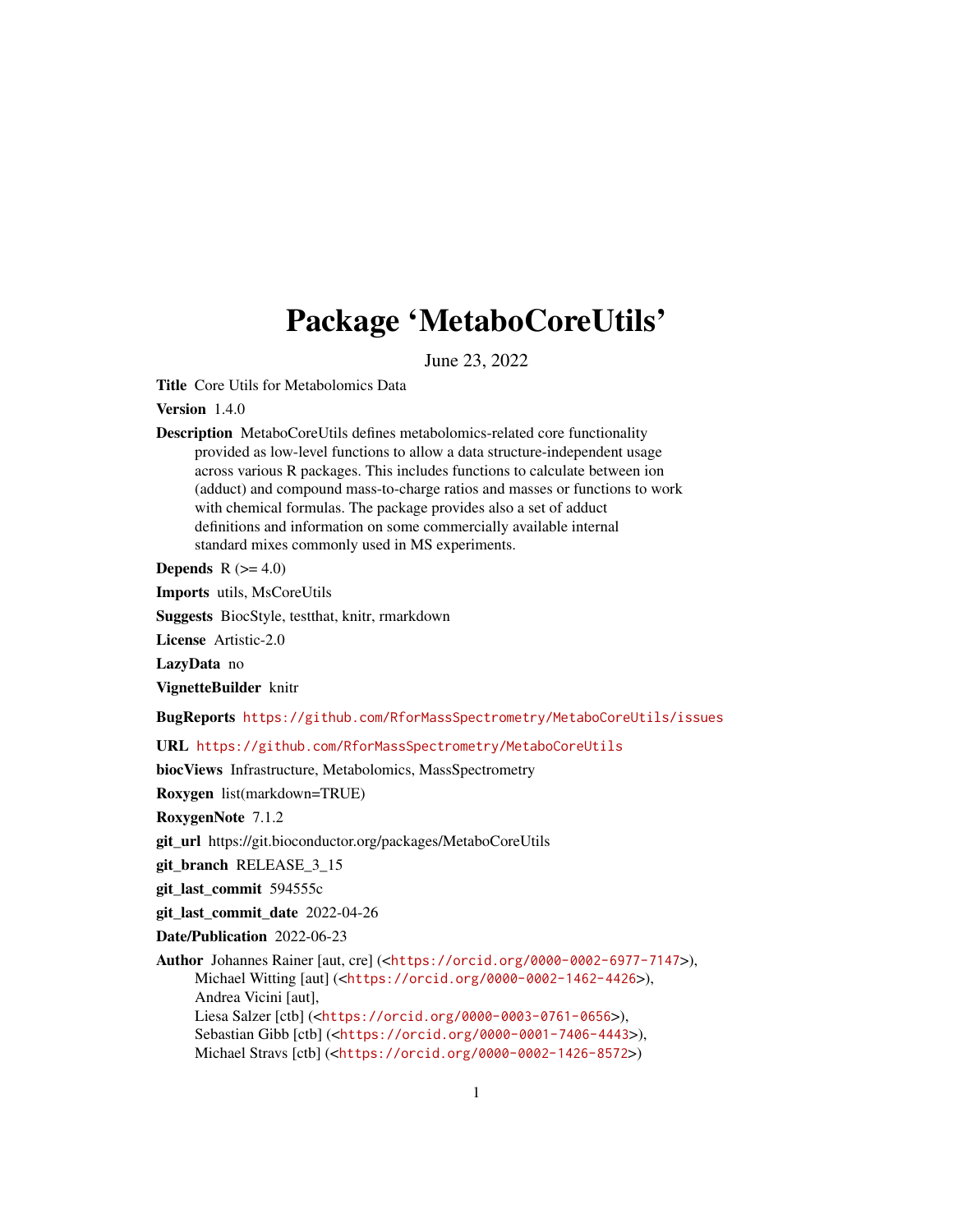<span id="page-1-0"></span>Maintainer Johannes Rainer <Johannes.Rainer@eurac.edu>

# R topics documented:

|       |                                                                                                                                                                                                                                                                                                                                                                   | $\overline{2}$ |
|-------|-------------------------------------------------------------------------------------------------------------------------------------------------------------------------------------------------------------------------------------------------------------------------------------------------------------------------------------------------------------------|----------------|
|       |                                                                                                                                                                                                                                                                                                                                                                   | 3              |
|       | $\alpha$ calculate Kendrick Mass $\alpha$ , $\beta$ , $\beta$ , $\beta$ , $\beta$ , $\beta$ , $\beta$ , $\beta$ , $\beta$ , $\beta$ , $\beta$ , $\beta$ , $\beta$ , $\beta$ , $\beta$ , $\beta$ , $\beta$ , $\beta$ , $\beta$ , $\beta$ , $\beta$ , $\beta$ , $\beta$ , $\beta$ , $\beta$ , $\beta$ , $\beta$ , $\beta$ , $\beta$ , $\beta$ , $\beta$ , $\beta$ , | $\overline{4}$ |
|       |                                                                                                                                                                                                                                                                                                                                                                   | .5             |
|       |                                                                                                                                                                                                                                                                                                                                                                   | 6              |
|       |                                                                                                                                                                                                                                                                                                                                                                   | 7              |
|       |                                                                                                                                                                                                                                                                                                                                                                   | -8             |
|       |                                                                                                                                                                                                                                                                                                                                                                   | <b>9</b>       |
|       |                                                                                                                                                                                                                                                                                                                                                                   | -9             |
|       |                                                                                                                                                                                                                                                                                                                                                                   |                |
|       |                                                                                                                                                                                                                                                                                                                                                                   |                |
|       |                                                                                                                                                                                                                                                                                                                                                                   |                |
|       |                                                                                                                                                                                                                                                                                                                                                                   |                |
|       | mass2mz                                                                                                                                                                                                                                                                                                                                                           |                |
|       | mz2mass                                                                                                                                                                                                                                                                                                                                                           |                |
|       |                                                                                                                                                                                                                                                                                                                                                                   |                |
|       |                                                                                                                                                                                                                                                                                                                                                                   |                |
|       |                                                                                                                                                                                                                                                                                                                                                                   |                |
| Index |                                                                                                                                                                                                                                                                                                                                                                   | 20             |

addElements *Combine chemical formulae*

# Description

addElements Add one chemical formula to another.

# Usage

addElements(x, y)

# Arguments

| character strings with chemical formula                             |
|---------------------------------------------------------------------|
| character strings with chemical formula that should be added from x |

# Value

character Resulting formula

# Author(s)

Michael Witting and Sebastian Gibb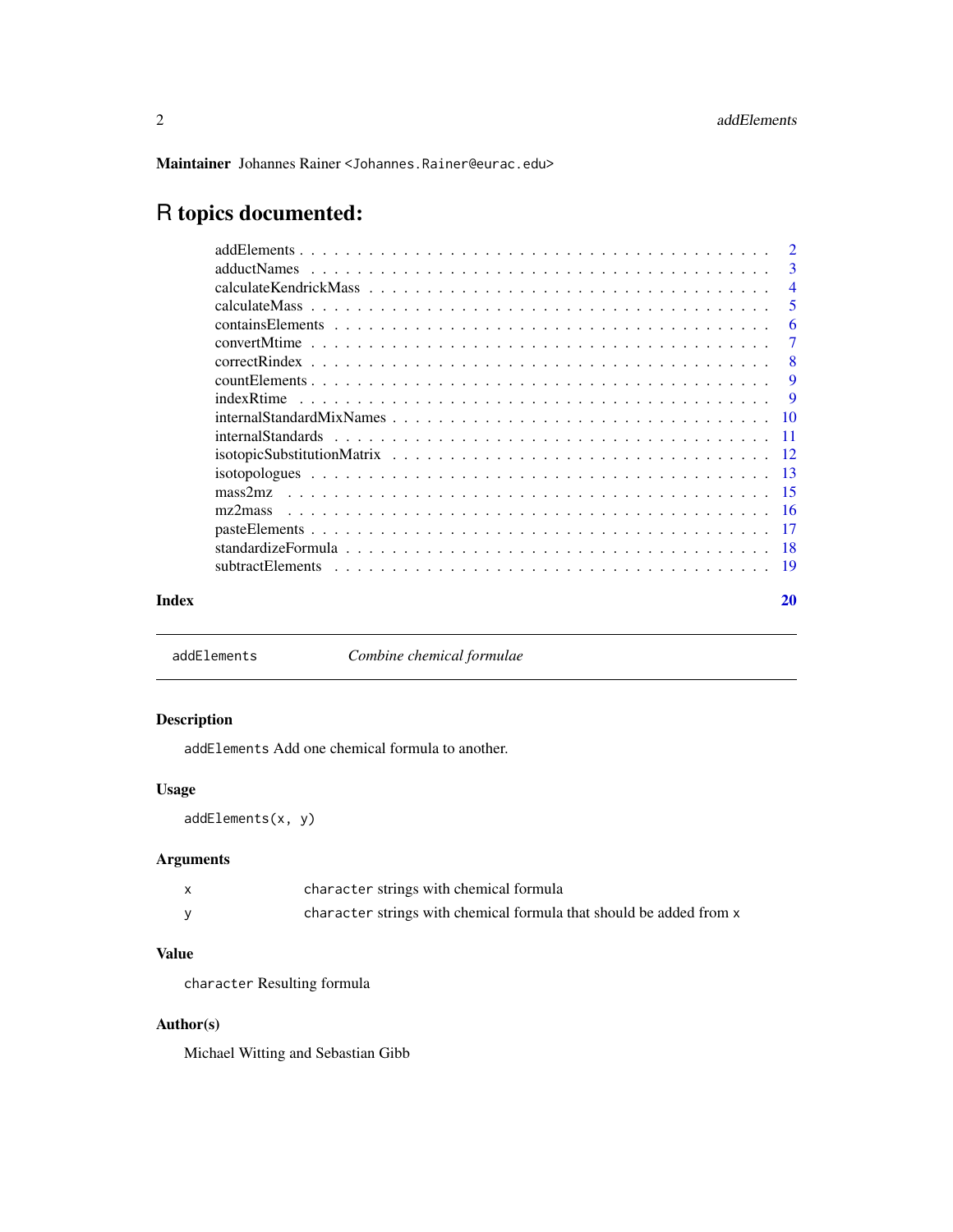#### <span id="page-2-0"></span>adductNames 3

# Examples

```
addElements("C6H12O6", "Na")
addElements("C6H12O6", c("Na", "H2O"))
```
<span id="page-2-2"></span>adductNames *Retrieve names of supported adducts*

# <span id="page-2-1"></span>Description

adductNames returns all supported adduct definitions that can be used by [mass2mz\(\)](#page-14-1) and [mz2mass\(\)](#page-15-1). adducts returns a data. frame with the adduct definitions.

## Usage

```
adductNames(polarity = c("positive", "negative"))
```

```
adducts(polarity = c("positive", "negative"))
```
# Arguments

polarity character(1) defining the ion mode, either "positive" or "negative".

#### Value

for adductNames: character vector with all valid adduct names for the selected ion mode. For adducts: data.frame with the adduct definitions.

#### Author(s)

Michael Witting, Johannes Rainer

# Examples

```
## retrieve names of adduct names in positive ion mode
adductNames(polarity = "positive")
## retrieve names of adduct names in negative ion mode
```
adductNames(polarity = "negative")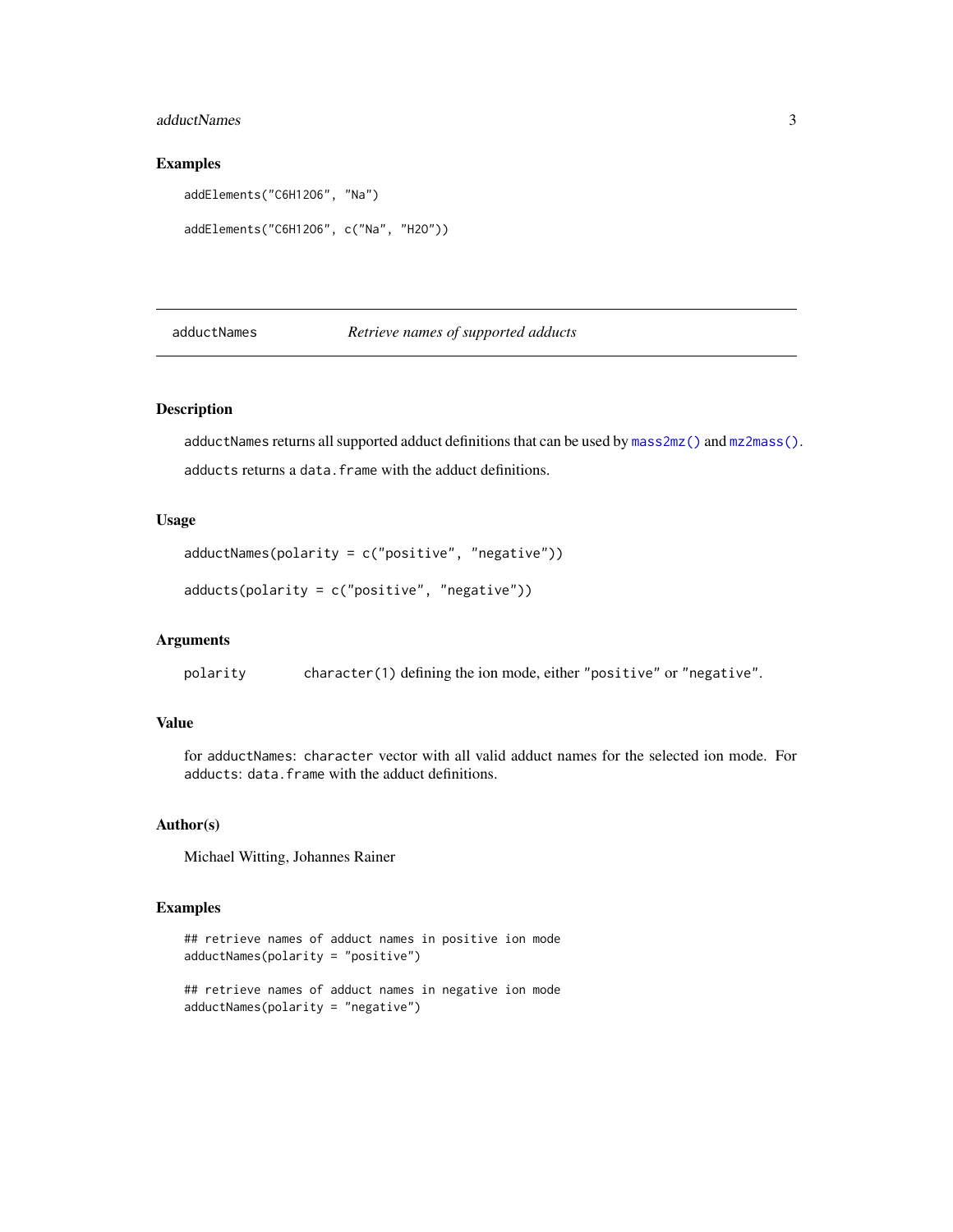<span id="page-3-0"></span>calculateKendrickMass *Kendrick mass defects*

# **Description**

Kendrick mass defect analysis is a way to analyze high-resolution MS data in order to identify homologous series. The Kendrick mass (KM) is calculated by choosing a specific molecular fragment (e.g. CH2) and settings its mass to an integer mass. In case of CH2 the mass of 14.01565 would be set to 14.The Kendrick mass defect (KMD) is defined as the difference between the KM and the nominial (integer) KM. All molecules of homologoues series, e.g. only differing in the number of CH2, will have an identical KMD. In an additional step the KMD can be referenced to the mass defect of specific lipid backbone and by this normalize values to the referenced KMD (RKMD). This leads to values of 0 for saturated species or -1, -2, -3, etc for unsaturated species.

Available functoins are:

- calculateKm: calculates the Kendrick mass from an exact mass for a specific molecular fragment, e.g. "CH2".
- calculateKmd: calculates the Kendrick mass defect from an exact mass for a specific molecular fragment, e.g. "CH2".
- calculateRkmd: calculates the referenced Kendrick mass defect from an exact mass for a specific molecular fragment, e.g. "CH2", and a reference KMD.
- isRkmd: Checks if a calculated RKMD falls within a specific error range around an negative integer corresponding the number of double bonds, in case of CH2 as fragment.

### Usage

```
calculatedKm(x, fragment = 14/14.01565)calculatedKmd(x, fragment = 14/14.01565)calculatedkmd(x, fragment = 14/14.01565, rkmd = 0.749206)iskmd(x, rkmdTolerance = 0.1)
```
# Arguments

| $\mathsf{x}$  | numeric with exact masses or calculated RKMDs in case of is Rkmd.                                                                   |
|---------------|-------------------------------------------------------------------------------------------------------------------------------------|
| fragment      | numeric(1) or character(1) corresponding factor or molecular formula of<br>molecular fragment, e.g. 14 / 14.01565 or "CH2" for CH2. |
| rkmd          | numeric(1) KMD used for referencing of KMDs.                                                                                        |
| rkmdTolerance | numeric(1) Tolerance to check if RKMD fall around a negative integer corre-<br>sponding to the number of double bonds               |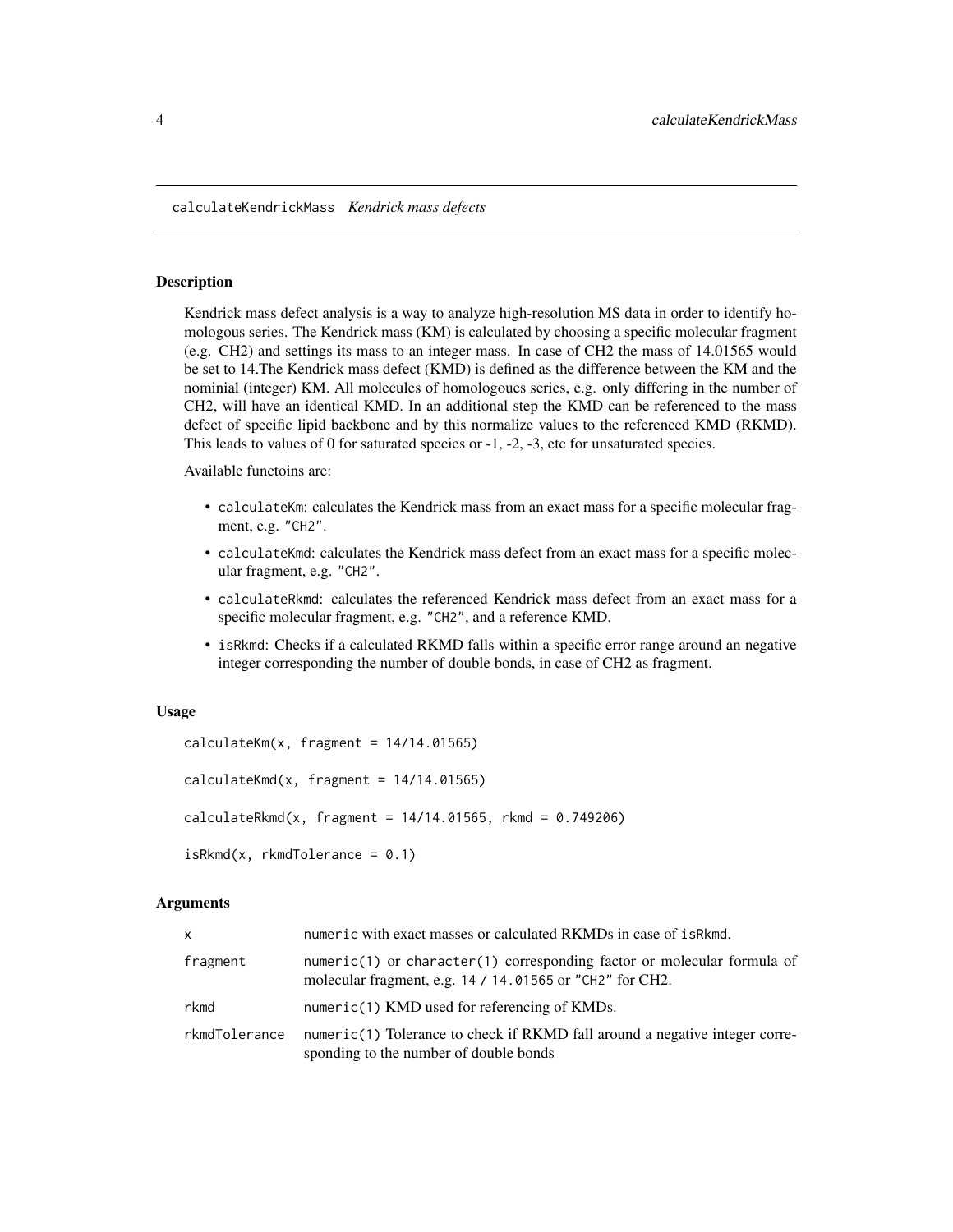# <span id="page-4-0"></span>calculateMass 5

# Value

numeric or boolean. All functions, except isRkmd return a numeric with same length as the input corresponding to the KM, KMD or RMKD. isRkmd returns a logical with TRUE or FALSE indicating if the RKMD falls within a specific range around a negative integer corresponding to the number of double bonds.

# Author(s)

Michael Witting

#### Examples

```
calculateKm(760.5851)
calculateKmd(760.5851)
calculateRkmd(760.5851, rkmd = 0.749206)
isRkmd(calculateRkmd(760.5851, rkmd = 0.749206))
```
# Description

calculateMass calculates the exact mass from a formula.

#### Usage

calculateMass(x)

# Arguments

x character representing chemical formula(s) or a list of numeric with element counts such as returned by [countElements\(\)](#page-8-1).

# Value

numeric Resulting exact mass.

#### Author(s)

Michael Witting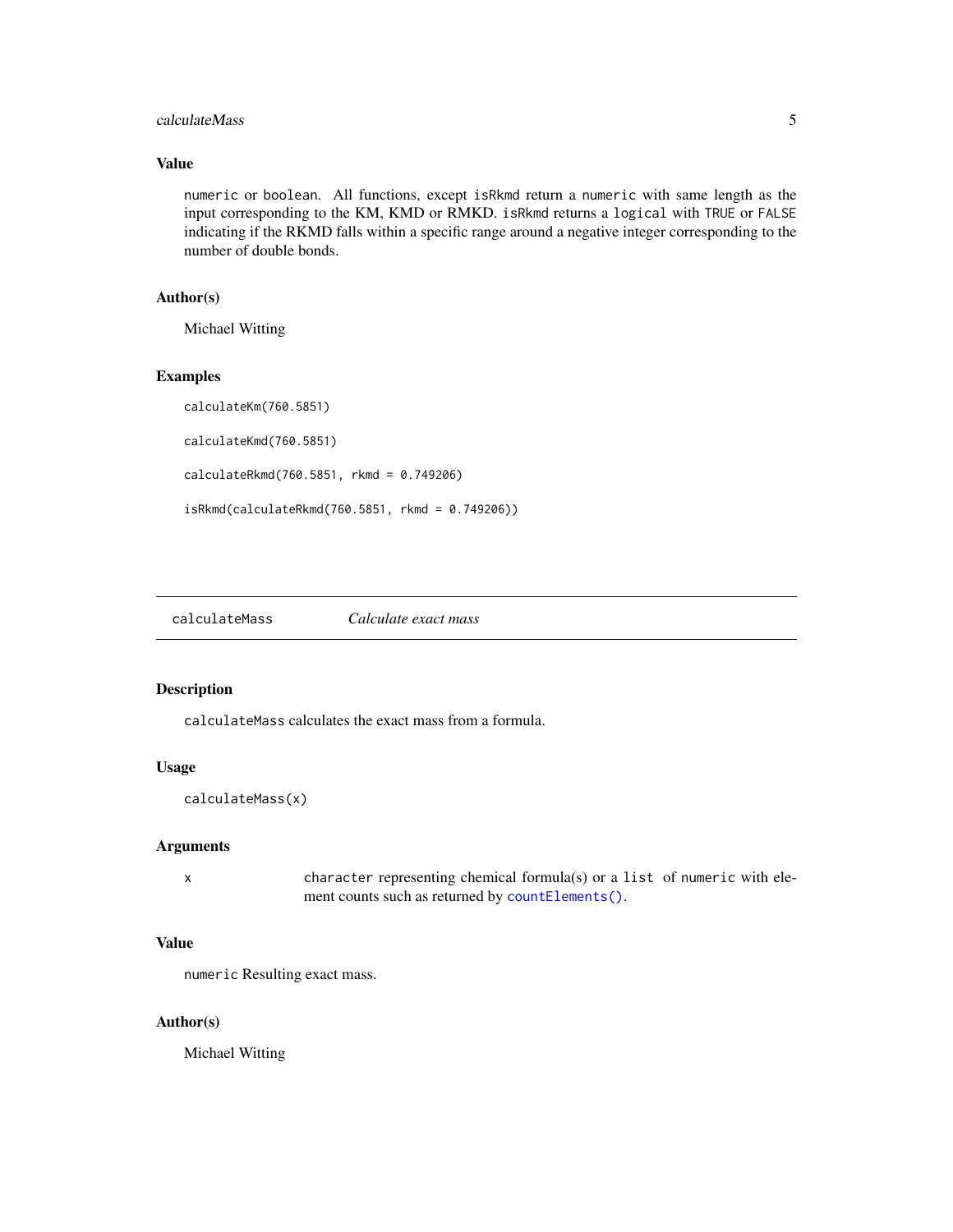# Examples

```
calculateMass("C6H12O6")
calculateMass("NH3")
calculateMass(c("C6H12O6", "NH3"))
calculateMass(c("C6H12O6", "[13C3]C3H12O6"))
```
containsElements *Check if one formula is contained in another*

# Description

containsElements checks if one sum formula is contained in another.

# Usage

```
containsElements(x, y)
```
# Arguments

| character strings with a chemical formula                              |
|------------------------------------------------------------------------|
| character strings with a chemical formula that shall be contained in x |

# Value

logical TRUE if y is contained in x

# Author(s)

Michael Witting and Sebastian Gibb

```
containsElements("C6H12O6", "H2O")
containsElements("C6H12O6", "NH3")
```
<span id="page-5-0"></span>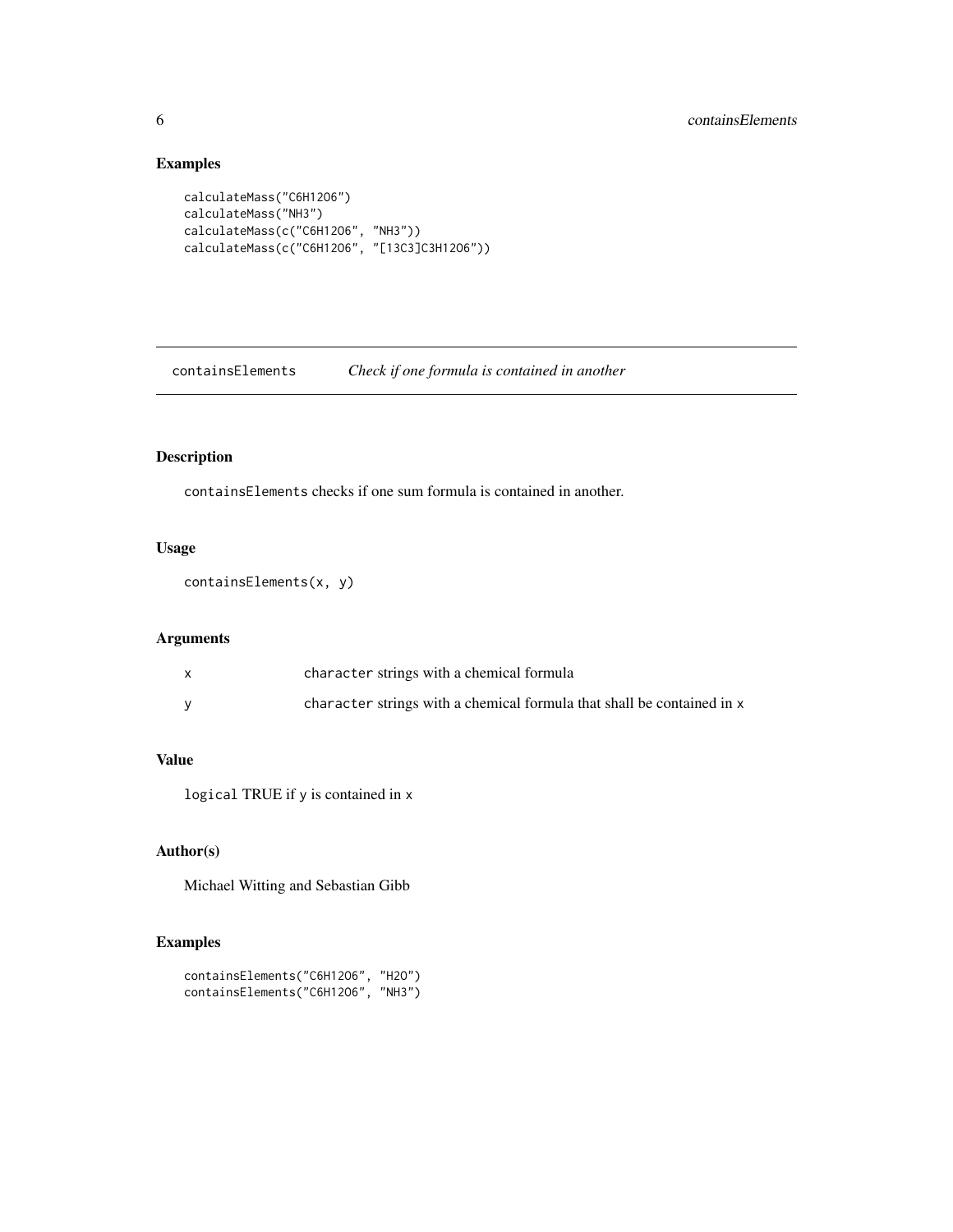<span id="page-6-0"></span>

# Description

convertMtime performs effective mobility scale transformation of CE(-MS) data, which is used to overcome variations of the migration times, caused by differences in the Electroosmotic Flow (EOF) between different runs. In order to monitor the EOF and perform the transformation, neutral or charged EOF markers are spiked into the sample before analysis. The information of the EOF markers (migration time and effective mobility) will be then used to perform the effective mobility transformation of the migration time scale.

# Usage

```
convertMtime(
  x = numeric(),
  rtime = numeric(),mobility = numeric(),
  tR = 0,
 U = numeric(),
 L = numeric()\lambda
```
# Arguments

| X        | numeric vector with migration times in minutes.                                                                                                                                                                          |
|----------|--------------------------------------------------------------------------------------------------------------------------------------------------------------------------------------------------------------------------|
| rtime    | numeric vector that holds the migration times (in minutes) of either one or two<br>EOF markers in the same run of which the migration time is going to be trans-<br>formed.                                              |
| mobility | numeric vector containing the respective effective mobility (in in $mm^2/$ (kV)<br>* min)) of the EOF markers. If two markers are used, one is expected to be the<br>neutral marker, <i>i.e.</i> having a mobility of 0. |
| tR       | numeric a single value that defines the time (in minutes) of the electrical field<br>ramp. The default is 0.                                                                                                             |
| U        | numeric a single value that defines the voltage (in kV) applied. Note that for<br>reversed polarity CE mode a negative value is needed. Is only used if the trans-<br>formation is performed based on a single marker.   |
|          | numeric a single value that defines the total length (in mm) of the capillary that<br>was used for CE(-MS) analysis. Is only used if the transformation is performed<br>based on a single marker.                        |

#### Value

numeric vector of same length as x with effective mobility values.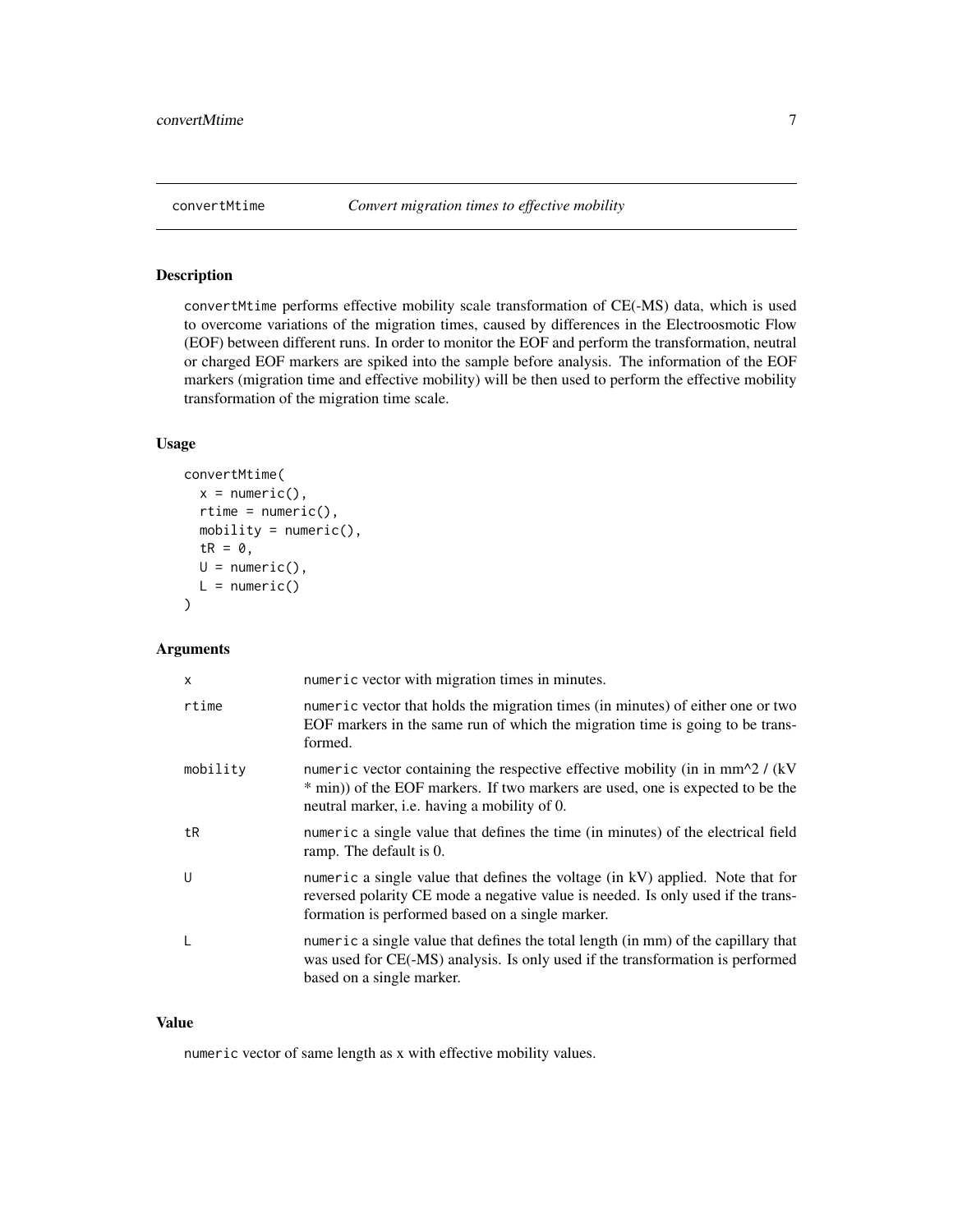# Author(s)

Liesa Salzer

## Examples

```
rtime <- c(10,20,30,40,50,60,70,80,90,100)
marker_rt <- c(20,80)
mobility <- c(0, 2000)
convertMtime(rtime, marker_rt, mobility)
```
correctRindex *2-point correction of RIs*

# Description

correctRindex performs correction of retention indices (RIs) based on reference substances. Even after conversion of RTs to RIs slight deviations might exist. These deviations can be further normalized, if they are linear, by using two metabolites for which the RIs are known (e.g. internal standards).

#### Usage

correctRindex(x, y)

#### Arguments

| X        | numeric vector with retention indices, calculated by indexRtime               |
|----------|-------------------------------------------------------------------------------|
| <b>V</b> | data, frame containing two columns. The first is expected to contain the mea- |
|          | sured RIs of the reference substances and the second the reference RIs.       |

#### Value

numeric vector of same length than x with corrected retention indices. Values are floating point decimals. If integer values shall be used conversion has to be performed manually.

# Author(s)

Michael Witting

```
ref \le data.frame(rindex = c(110, 210),
refindex = c(100, 200))
rindex <- c(110, 210)
correctRindex(rindex, ref)
```
<span id="page-7-0"></span>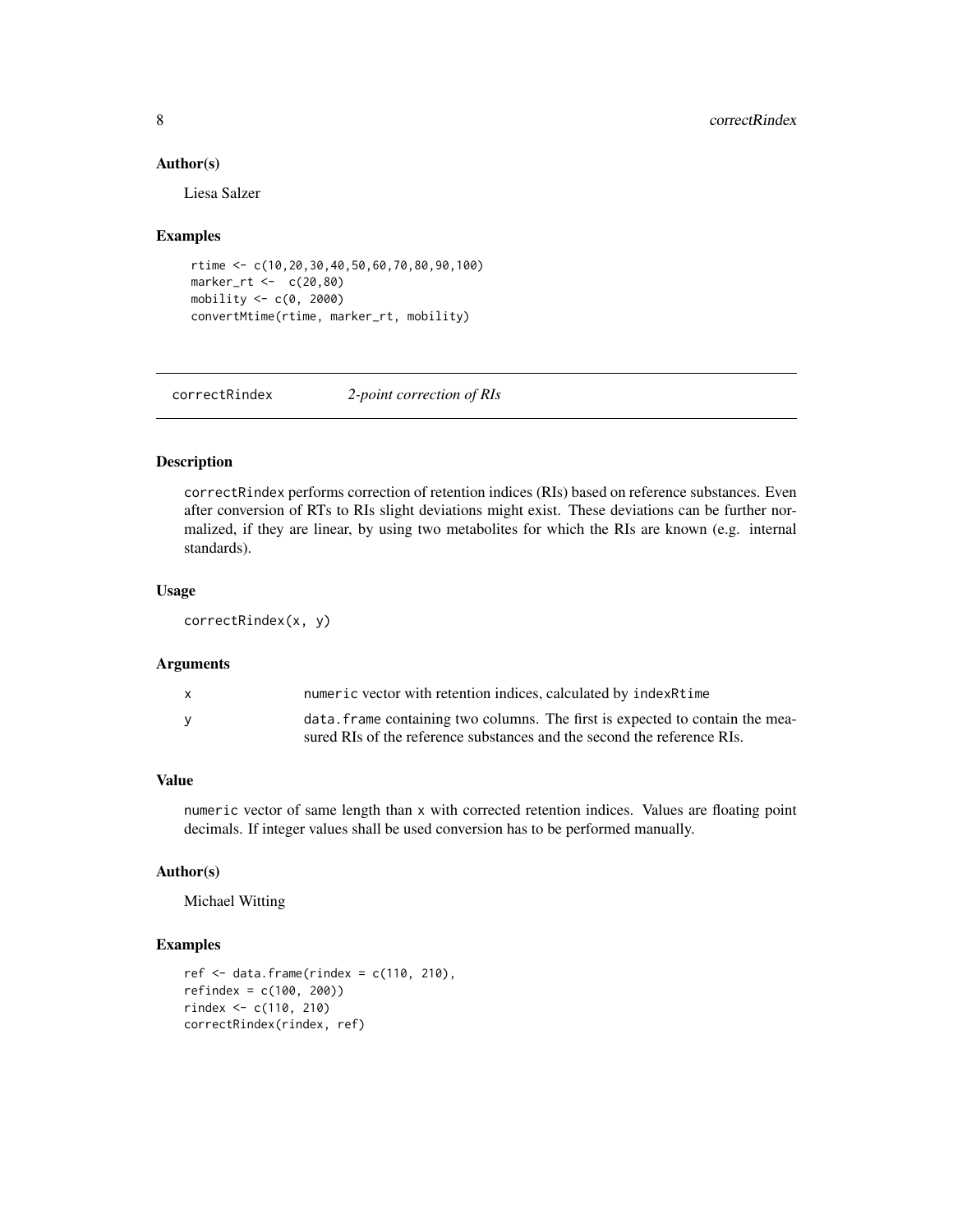<span id="page-8-1"></span><span id="page-8-0"></span>

# Description

countElements parses strings representing a chemical formula into a named vector of element counts.

# Usage

```
countElements(x)
```
# Arguments

x character() representing a chemical formula.

# Value

list of integer with the element counts (names being elements).

# Author(s)

Michael Witting and Sebastian Gibb

# See Also

[pasteElements\(\)](#page-16-1)

#### Examples

```
countElements(c("C6H12O6", "C11H12N2O2"))
```
indexRtime *Convert retention times to retention indices*

# Description

indexRtime uses a list of known substances to convert retention times (RTs) to retention indices (RIs). By this retention information is normalized for differences in experimental settings, such as gradient delay volume, dead volume or flow rate. By default linear interpolation is performed, other ways of calculation can supplied as function.

# Usage

```
indexRtime(x, y, FUN = rtillinear, ...)
```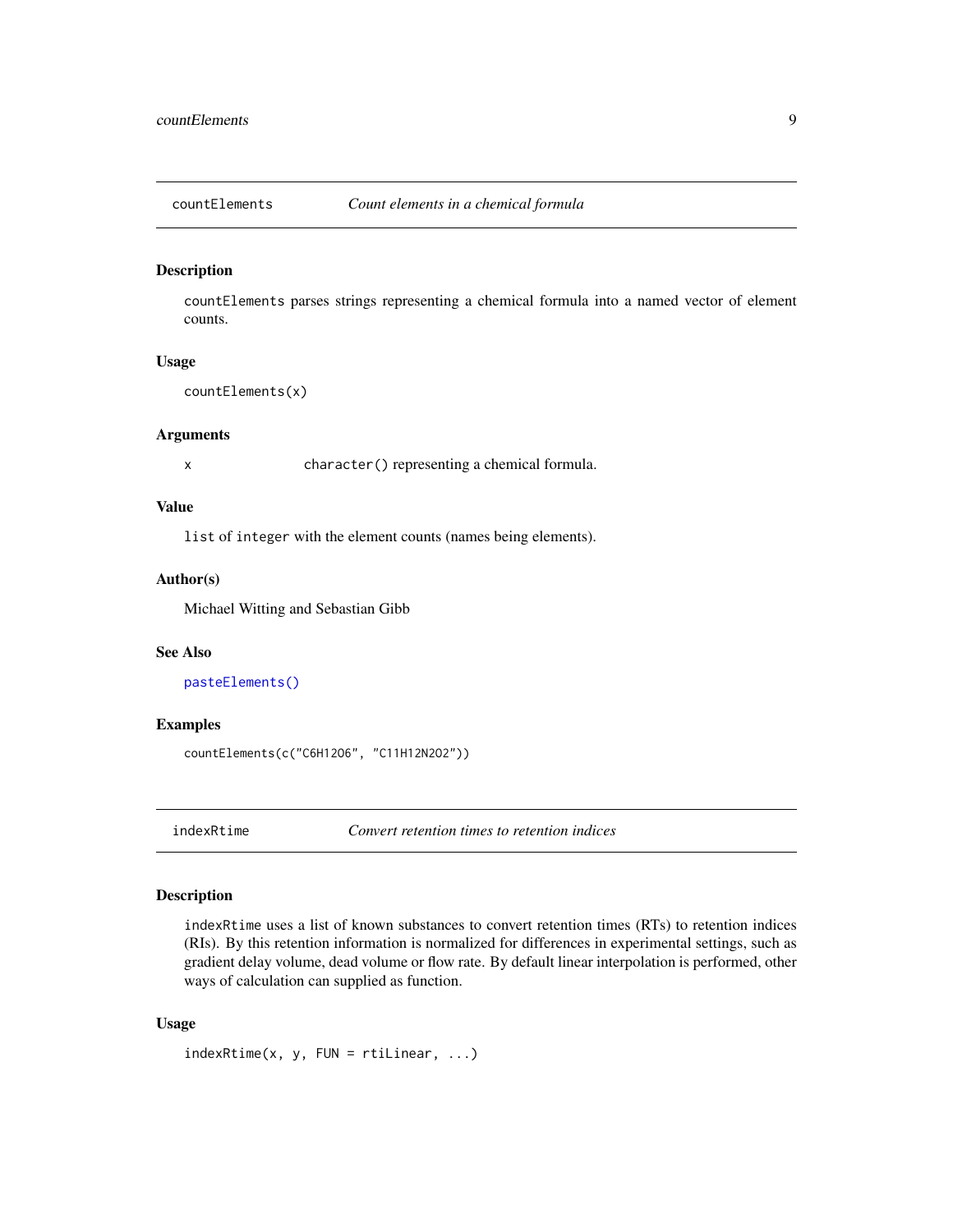# <span id="page-9-0"></span>Arguments

| X          | numeric vector with retention times                                                                                                                            |
|------------|----------------------------------------------------------------------------------------------------------------------------------------------------------------|
| y          | data. framedata. frame containing two columns, where the first holds the reten-<br>tion times of the indexing substances and the second the actual index value |
| <b>FUN</b> | function function defining how the conversion is performed, default is linear<br>interpolation                                                                 |
| $\cdots$   | additional parameter used by FUN                                                                                                                               |

# Value

numeric vector of same length as x with retention indices. Values floating point decimals. If integer values shall be used conversion has to be performed manually

#### Author(s)

Michael Witting

# Examples

```
rti \leq data.frame(rtime = c(1,2,3),
rindex = c(100,200,300))
rtime < c(1.5, 2.5)indexRtime(rtime, rti)
```
<span id="page-9-1"></span>internalStandardMixNames

*Get names of internal standard mixes provided by the package*

# Description

internalStandardMixNames returns available names of internal standard mixes provided by the MetaboCoreUtils package.

### Usage

```
internalStandardMixNames()
```
# Value

character names of available IS mixes

# Author(s)

Michael Witting

# Examples

internalStandardMixNames()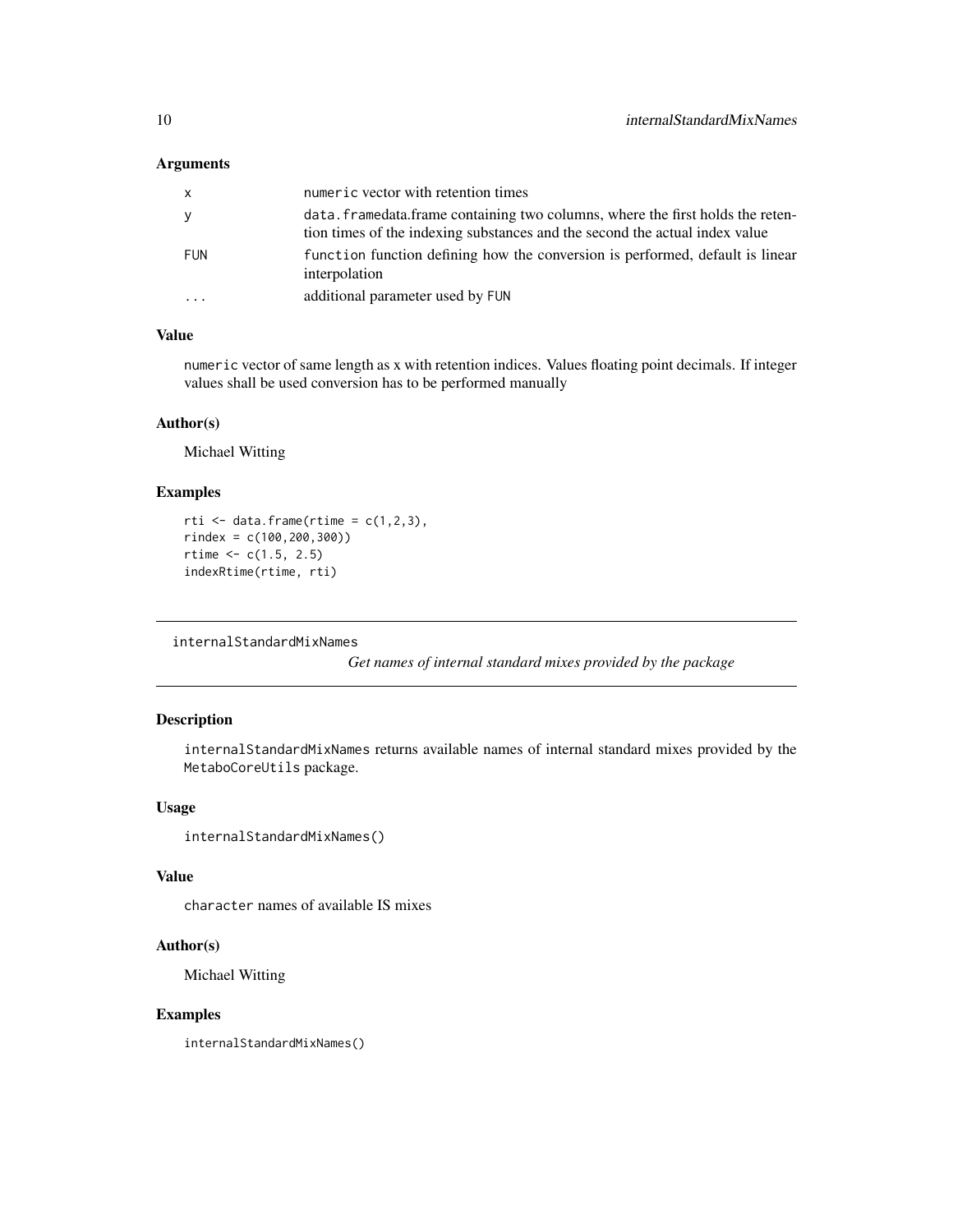<span id="page-10-0"></span>internalStandards *Get definitions for internal standards*

#### Description

internalStandards returns a table with metabolite standards available in commercial internal standard mixes. The returned data frame contains the following columns:

- "name": the name of the standard
- "formula\_salt": chemical formula of the salt that was used to produce the standard mix
- "formula\_metabolite": chemical formula of the metabolite in free form
- "smiles\_salt": SMILES of the salt that was used to produced the standard mix
- "smiles\_metabolite": SMILES of the metabolite in free form
- "mol\_weight\_salt": molecular (average) weight of the salt (can be used for calculation of molar concentration, etc.)
- "exact\_mass\_metabolite": exact mass of free metabolites
- "conc": concentration of the metabolite in ug/mL (of salt form)
- "mix": name of internal standard mix

#### Usage

```
internalStandards(mix = "QReSS")
```
# Arguments

```
mix character(1) Name of the internal standard mix that shall be returned. One of
                internalStandardMixNames().
```
# Value

data.frame data on internal standards

#### Author(s)

Michael Witting

# See Also

[internalStandardMixNames\(\)](#page-9-1) for provided internal standard mixes.

```
internalStandards(mix = "QReSS")
internalStandards(mix = "UltimateSplashOne")
```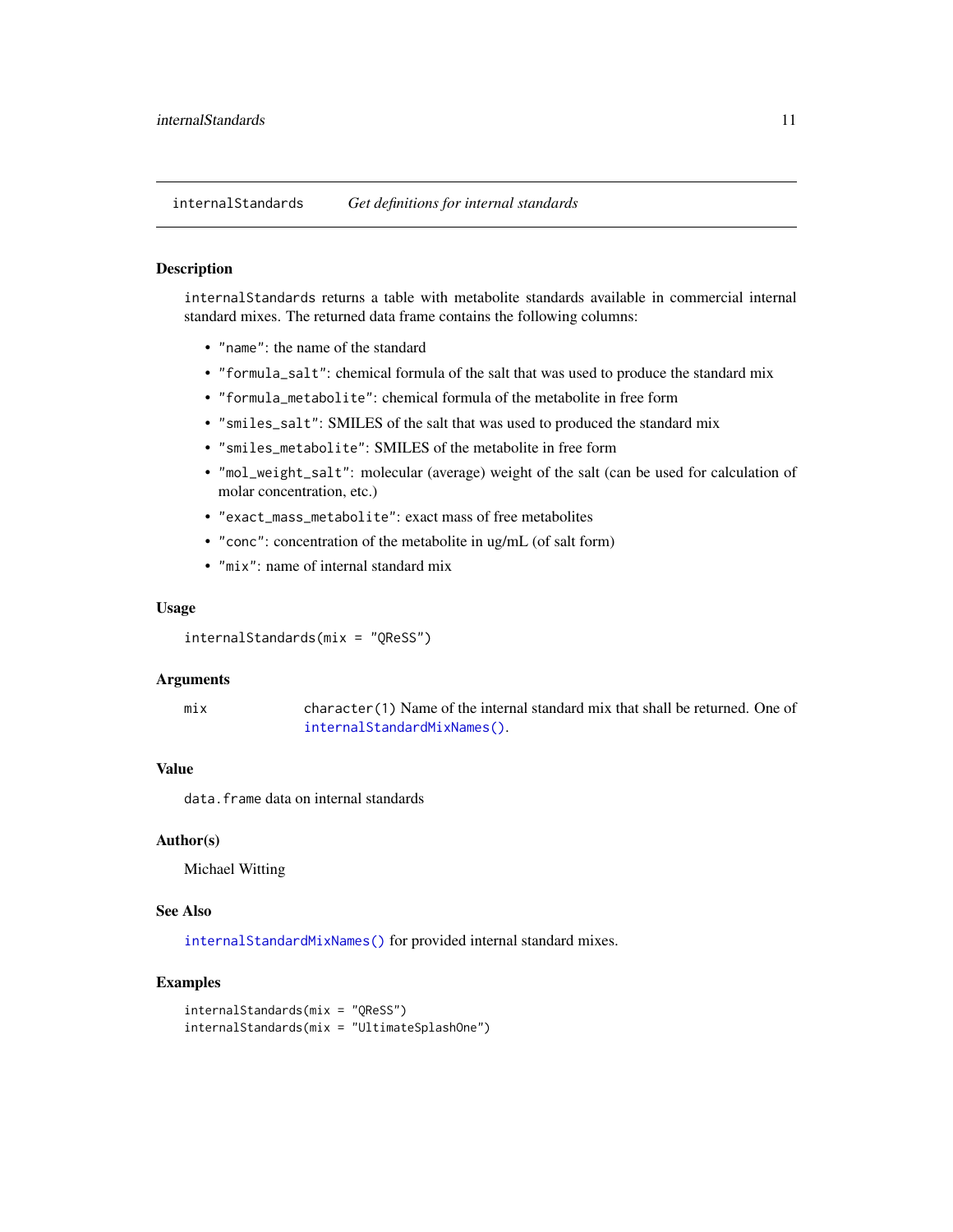<span id="page-11-1"></span><span id="page-11-0"></span>isotopicSubstitutionMatrix

*Definitions of isotopic substitutions*

#### Description

In order to identify potential isotopologues based on only m/z and intensity values with the [isotopologues\(\)](#page-12-1) function, sets of pre-calculated parameters are required. This function returns such parameter sets estimated on different sources/databases. The nomenclature used to describe isotopes follows the following convention: the number of neutrons is provided in [ as a prefix to the element and the number of atoms of the element as suffix. [13]C2[37]C13 describes thus an isotopic substitution containing 2 [13]C isotopes and 3 [37]Cl isotopes.

Each row in the returned data.frame is associated with an isotopic substitution (which can involve isotopes of several elements or different isotopes of the same element). In general for each isotopic substitution multiple rows are present in the data. frame. Each row provides parameters to compute bounds (for the ratio between the isotopologue peak and the monoisotopic one) on a certain mass range. The provided isotopic substitutions are in general the most frequently observed substitutions in the database (e.g. HMDB) on which they were defined. Parameters (columns) defined for each isotopic substitution are:

- "minmass": the minimal mass of a compound for which the isotopic substitution was found. Peaks with a mass lower than this will most likely not have the respective isotopic substitution.
- "maxmass": the maximal mass of a compound for which the isotopic substitution was found. Peaks with a mass higher than this will most likely not have the respective isotopic substitution.
- "md": the mass difference between the monoisotopic peak and a peak of an isotopologue characterized by the respective isotopic substitution.
- "leftend": left endpoint of the mass interval.
- "rightend": right endpoint of the mass interval.
- "LBint": intercept of the lower bound line on the mass interval whose endpoints are "leftend" and "rightend".
- "LBslope": slope of the lower bound line on the mass interval.
- "UBint": intercept of the upper bound line on the mass interval.
- "UBslope": slope of the upper bound line on the mass interval.

# Usage

```
isotopicSubstitutionMatrix(source = c("HMDB_NEUTRAL"))
```
#### Arguments

source character(1) defining the set of predefined parameters and isotopologue definitions to return.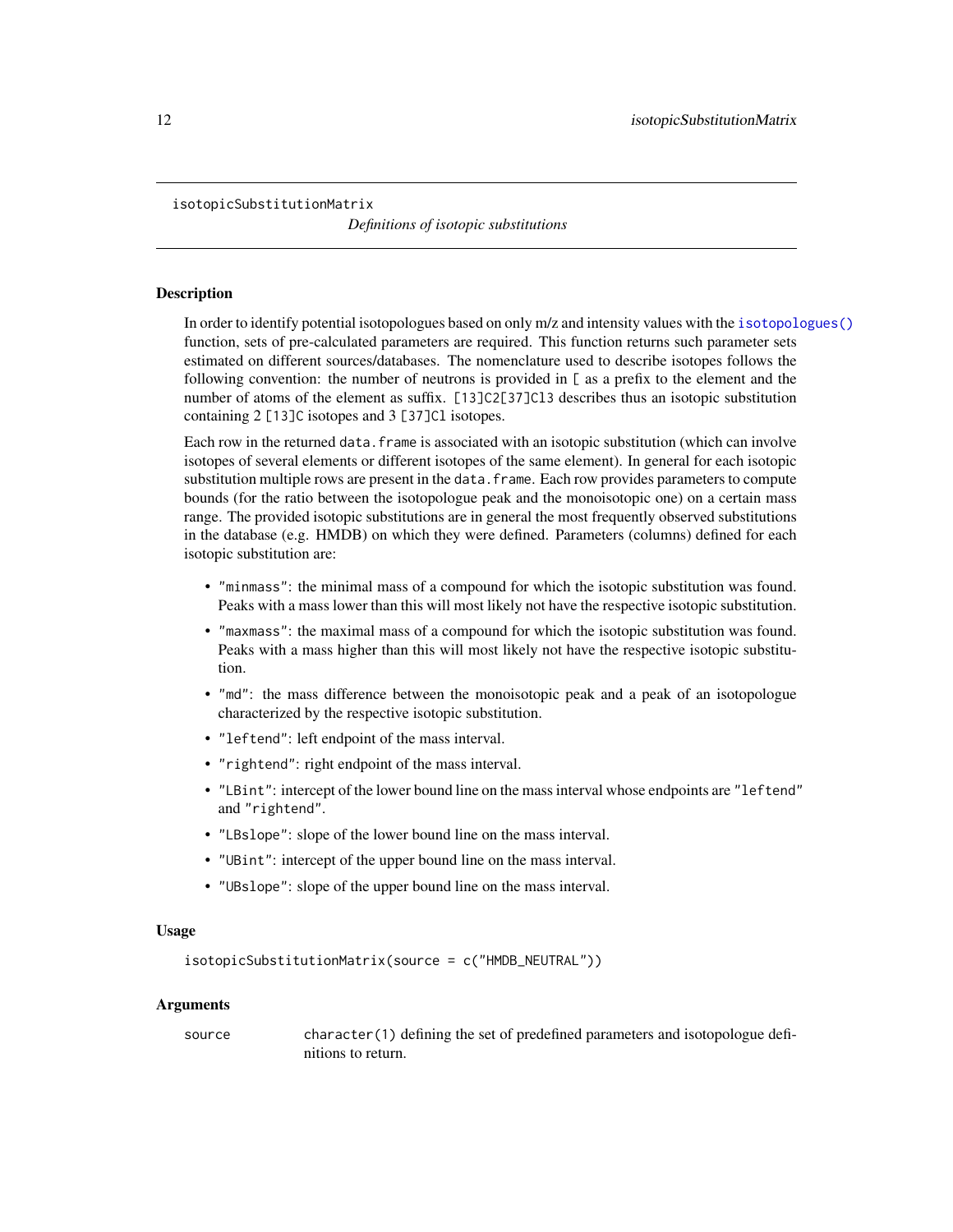# <span id="page-12-0"></span>isotopologues 13

# Value

data.frame with parameters to detect the defined isotopic substitutions

# Available pre-calculated substitution matrices

• source = "HMDB": most common isotopic substitutions and parameters for these have been calculated for all compounds from the [Human Metabolome Database](https://hmdb.ca) (HMDB, July 2021). Note that the substitutions were calculated on the neutral masses (i.e. the chemical formulas of the compounds, not considering any adducts).

# Author(s)

Andrea Vicini

# Examples

```
## Get the substitution matrix calculated on HMDB
isotopicSubstitutionMatrix("HMDB_NEUTRAL")
```
<span id="page-12-1"></span>isotopologues *Identfying isotopologue peaks in MS data*

# **Description**

Given a spectrum (i.e. a peak matrix with m/z and intensity values) the function identifies groups of potential isotopologue peaks based on pre-defined mass differences and intensity (probability) ratios that need to be passed to the function with the substDefinition parameter. Each isotopic substitution in a compound determines a certain isotopologue and it is associated with a certain mass difference of that with respect to the monoisotopic isotopologue. Also each substitution in a compound is linked to a certain ratio between the intensities of the peaks of the corresponding isotopologue and the monoisotopic one. This ratio isn't the same for isotopologues corresponding to the same isotopic substitution but to different compounds. Through the substDefinition parameter we provide upper and lower values to compute bounds for each isotopic substitution dependent on the peak's mass.

#### Usage

```
isotopologues(
  x,
  substDefinition = isotopicSubstitutionMatrix(),
  tolerance = 0,
 ppm = 20,
  seedMz = numeric(),charge = 1)
```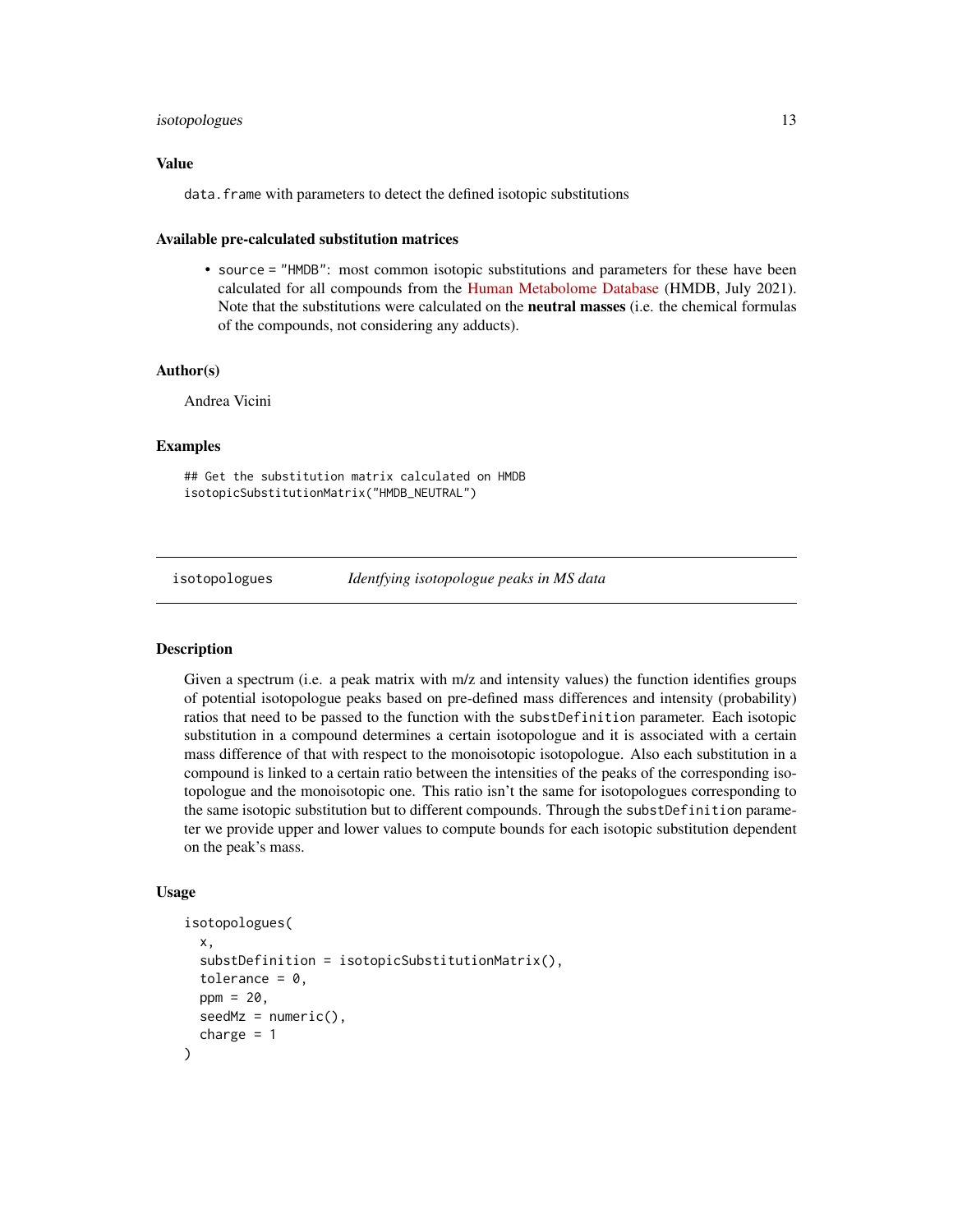### <span id="page-13-0"></span>**Arguments**

| X               | matrix with spectrum data (columns mz and intensity).                                                                                                                                                                                                                                             |
|-----------------|---------------------------------------------------------------------------------------------------------------------------------------------------------------------------------------------------------------------------------------------------------------------------------------------------|
| substDefinition |                                                                                                                                                                                                                                                                                                   |
|                 | matrix or data. frame with definition of isotopic substitutions (columns "name"<br>and "md" are among the mandatory columns). The rows in this matrix have to be<br>ordered by column md in increasing order. See isotopicSubstitutionMatrix()<br>for more information on the format and content. |
| tolerance       | numeric(1) representing the absolute tolerance for the relaxed matching of $m/z$<br>values of peaks. See MsCoreUtils:: closest() for details.                                                                                                                                                     |
| ppm             | $numeric(1)$ representing a relative, value-specific parts-per-million (PPM) tol-<br>erance for the relaxed matching of m/z values of peaks. See MsCoreUtils:: closest()<br>for details.                                                                                                          |
| seedMz          | numeric vector of <b>ordered</b> m/z values. If provided, the function checks if there<br>are peaks in x which m/z match them. If any, it looks for groups where the first<br>peak is one of the matched ones.                                                                                    |
| charge          | numeric(1) representing the expected charge of the ionized compounds.                                                                                                                                                                                                                             |

# Details

The function iterates over the peaks (rows) in x. For each peak (which is assumed to be the monoisotopic peak) it searches other peaks in x with a difference in mass matching (given ppm and tolerance) any of the pre-defined mass differences in substDefinitions (column "md"). The mass is obtained by multiplying the m/z of the peaks for the charge expected for the ionized compounds.

For matching peaks, the function next evaluates whether their intensity is within the expected (pre-defined) intensity range. Using "LBint", "LBslope", "UBint", "UBslope" of the previously matched isotopic substitution in substDefinition, the function estimates a (mass dependent) lower and upper intensity ratio limit based on the peak's mass.

When some peaks are grouped together their indexes are excluded from the set of indexes that are searched for further groups (i.e. peaks already assigned to an isotopologue group are not considered/tested again thus each peak can only be part of one isotopologue group).

# Value

list of integer vectors. Each integer vector contains the indixes of the rows in x with potential isotopologues of the same compound.

# Author(s)

Andrea Vicini

```
## Read theoretical isotope pattern (high resolution) from example file
x <- read.table(system.file("exampleSpectra",
    "serine-alpha-lactose-caffeine.txt", package = "MetaboCoreUtils"),
   header = TRUE)
```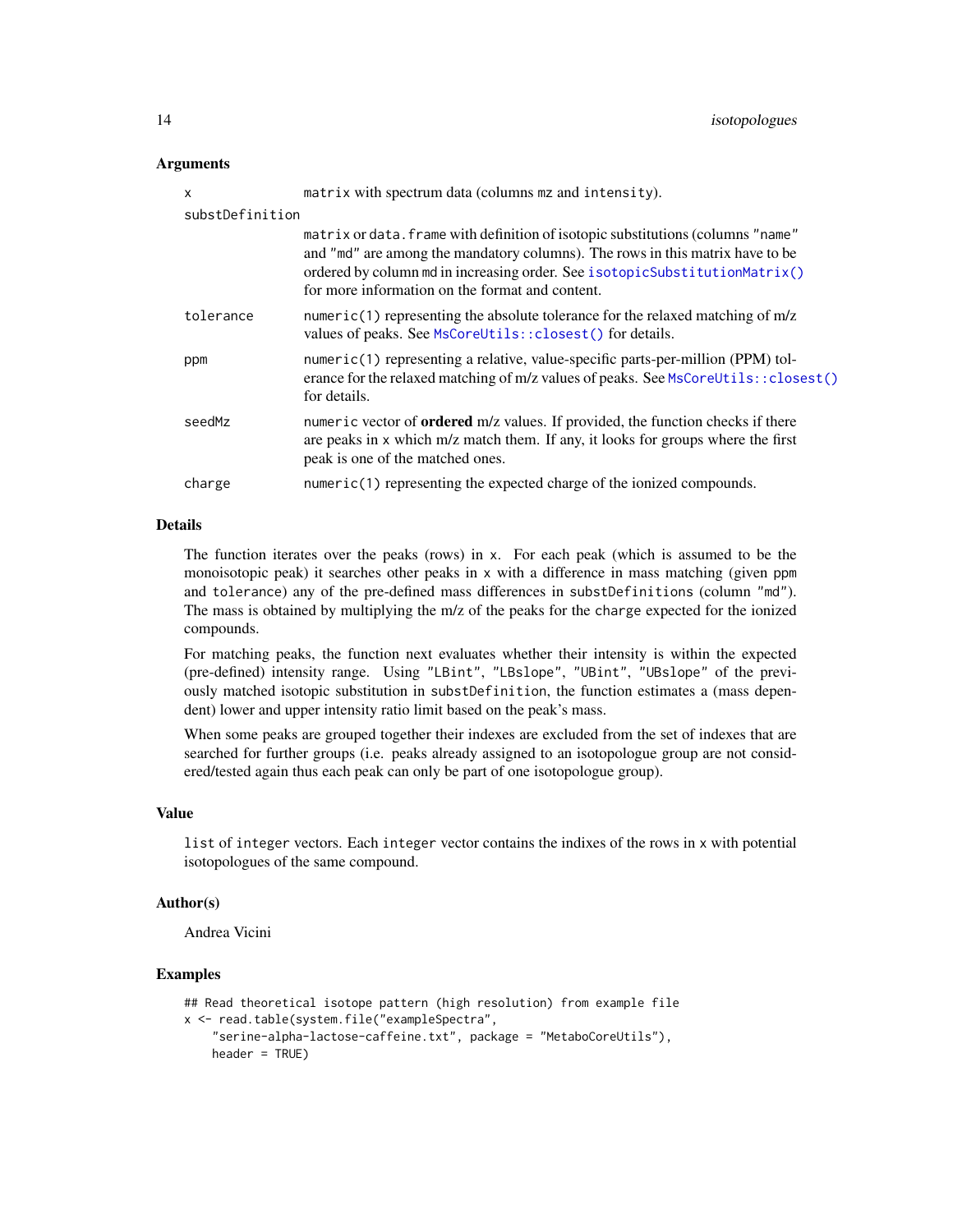#### <span id="page-14-0"></span> $mass2mz$  15

```
x \le -x[order(x$mz), ]plot(x$mz, x$intensity, type = "h")
isos <- isotopologues(x, ppm = 5)
isos
## highlight them in the plot
for (i in seq_along(isos)) {
    z \leftarrow iso[[i]]points(x$mz[z], x$intensity[z], col = i + 1)
}
```
<span id="page-14-1"></span>mass2mz *Calculate mass-to-charge ratio*

# Description

mass2mz calculates the m/z value from a neutral mass and an adduct definition.

Custom adduct definitions can be passed to the adduct parameter in form of a data.frame. This data.frame is expected to have columns "mass\_add" and "mass\_multi" defining the *additive* and *multiplicative* part of the calculation. See [adducts\(\)](#page-2-1) for examples.

#### Usage

 $mass2mz(x, adduct = "[M+H]+")$ 

#### Arguments

| x.     | numeric neutral mass for which the adduct m/z shall be calculated.                                                                                                                                                                                                                                       |
|--------|----------------------------------------------------------------------------------------------------------------------------------------------------------------------------------------------------------------------------------------------------------------------------------------------------------|
| adduct | either a character specifying the name(s) of the adduct(s) for which the $m/z$<br>should be calculated or a data. frame with the adduct definition. See adduct Names ()<br>for supported adduct names and the description for more information on the ex-<br>pected format if a data. frame is provided. |
|        |                                                                                                                                                                                                                                                                                                          |

#### Value

numeric matrix with same number of rows than elements in x and number of columns being equal to the length of adduct (adduct names are used as column names). Each column thus represents the m/z of x for each defined adduct.

# Author(s)

Michael Witting, Johannes Rainer

# See Also

[mz2mass\(\)](#page-15-1) for the reverse calculation, [adductNames\(\)](#page-2-2) for supported adduct definitions.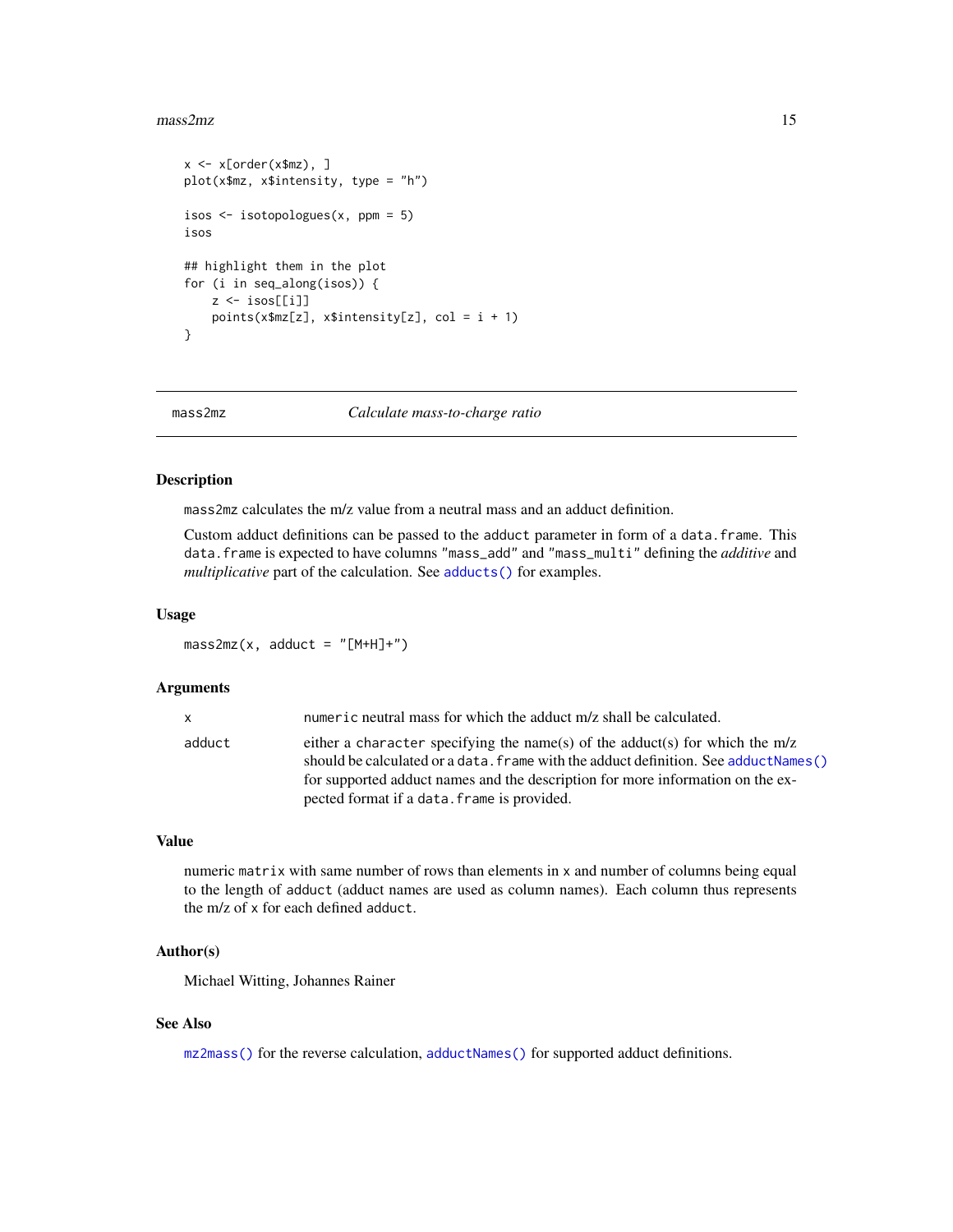# Examples

```
exact_mass <- c(100, 200, 250)
adduct <- "[M+H]+"
## Calculate m/z of [M+H]+ adduct from neutral mass
mass2mz(exact_mass, adduct)
exact_mass <- 100
adduct \leq - "[M+Na]+"
## Calculate m/z of [M+Na]+ adduct from neutral mass
mass2mz(exact_mass, adduct)
## Calculate m/z of multiple adducts from neutral mass
mass2mz(exact_mass, adduct = adductNames())
## Provide a custom adduct definition.
adds \le data.frame(mass_add = c(1, 2, 3), mass_multi = c(1, 2, 0.5))
rownames(adds) \leq c("a", "b", "c")
mass2mz(c(100, 200), adds)
```
<span id="page-15-1"></span>mz2mass *Calculate neutral mass*

# Description

mz2mass calculates the neutral mass from a given m/z value and adduct definition.

Custom adduct definitions can be passed to the adduct parameter in form of a data.frame. This data.frame is expected to have columns "mass\_add" and "mass\_multi" defining the *additive* and *multiplicative* part of the calculation. See [adducts\(\)](#page-2-1) for examples.

#### Usage

```
mz2mass(x, adduct = "[M+H]+")
```
#### Arguments

| $\mathsf{x}$ | numeric m/z value for which the neutral mass shall be calculated.                                                                                                                                                                                                                                          |
|--------------|------------------------------------------------------------------------------------------------------------------------------------------------------------------------------------------------------------------------------------------------------------------------------------------------------------|
| adduct       | either a character specifying the name(s) of the adduct(s) for which the $m/z$<br>should be calculated or a data. $frame$ with the adduct definition. See adduct Names ()<br>for supported adduct names and the description for more information on the ex-<br>pected format if a data. frame is provided. |
|              |                                                                                                                                                                                                                                                                                                            |

# Value

numeric matrix with same number of rows than elements in x and number of columns being equal to the length of adduct (adduct names are used as column names. Each column thus represents the neutral mass of x for each defined adduct.

<span id="page-15-0"></span>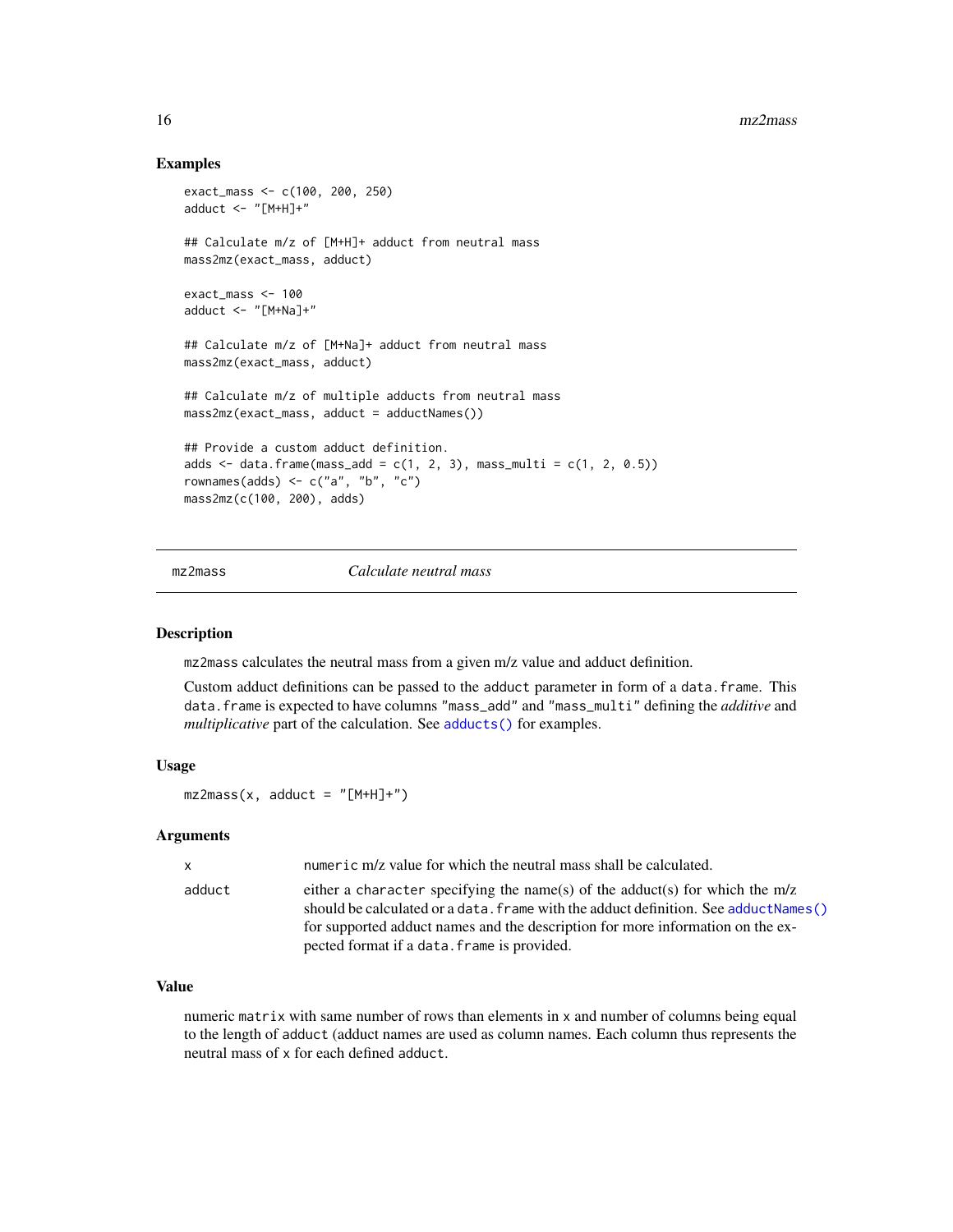# <span id="page-16-0"></span>pasteElements 17

# Author(s)

Michael Witting, Johannes Rainer

# See Also

[mass2mz\(\)](#page-14-1) for the reverse calculation, [adductNames\(\)](#page-2-2) for supported adduct definitions.

# Examples

```
ion_mass <- c(100, 200, 300)
adduct <- "[M+H]+"
## Calculate m/z of [M+H]+ adduct from neutral mass
mz2mass(ion_mass, adduct)
ion_mass <- 100
adduct <- "[M+Na]+"
## Calculate m/z of [M+Na]+ adduct from neutral mass
mz2mass(ion_mass, adduct)
## Provide a custom adduct definition.
adds \le data.frame(mass_add = c(1, 2, 3), mass_multi = c(1, 2, 0.5))
rownames(adds) <- c("a", "b", "c")
mz2mass(c(100, 200), adds)
```
<span id="page-16-1"></span>

| Create chemical formula from a named vector<br>pasteElements |
|--------------------------------------------------------------|
|--------------------------------------------------------------|

# Description

pasteElements creates a chemical formula from element counts (such as returned by [countElements\(\)](#page-8-1)).

#### Usage

```
pasteElements(x)
```
# Arguments

x list/integer with element counts, names being individual elements.

#### Value

character() with the chemical formulas.

# Author(s)

Michael Witting and Sebastian Gibb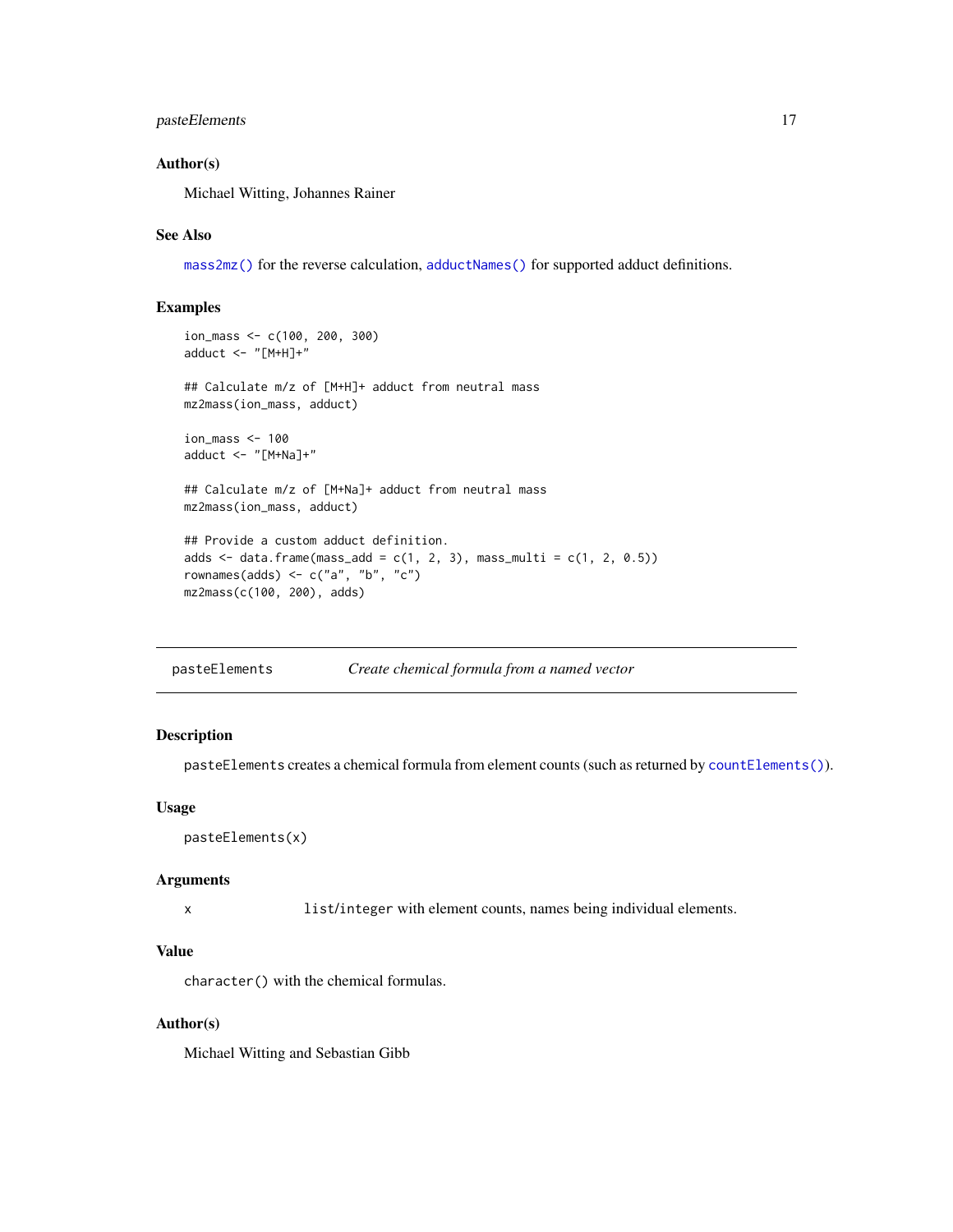# See Also

[countElements\(\)](#page-8-1)

# Examples

```
elements \leq -c("C" = 6, "H" = 12, "0" = 6)pasteElements(elements)
```
standardizeFormula *Standardize a chemical formula*

# Description

standardizeFormula standardizes a supplied chemical formula according to the Hill notation system.

# Usage

```
standardizeFormula(x)
```
# Arguments

x character, strings with the chemical formula to standardize.

# Value

character strings with the standardized chemical formula.

# Author(s)

Michael Witting and Sebastian Gibb

# See Also

[pasteElements\(\)](#page-16-1) [countElements\(\)](#page-8-1)

# Examples

standardizeFormula("C6O6H12")

<span id="page-17-0"></span>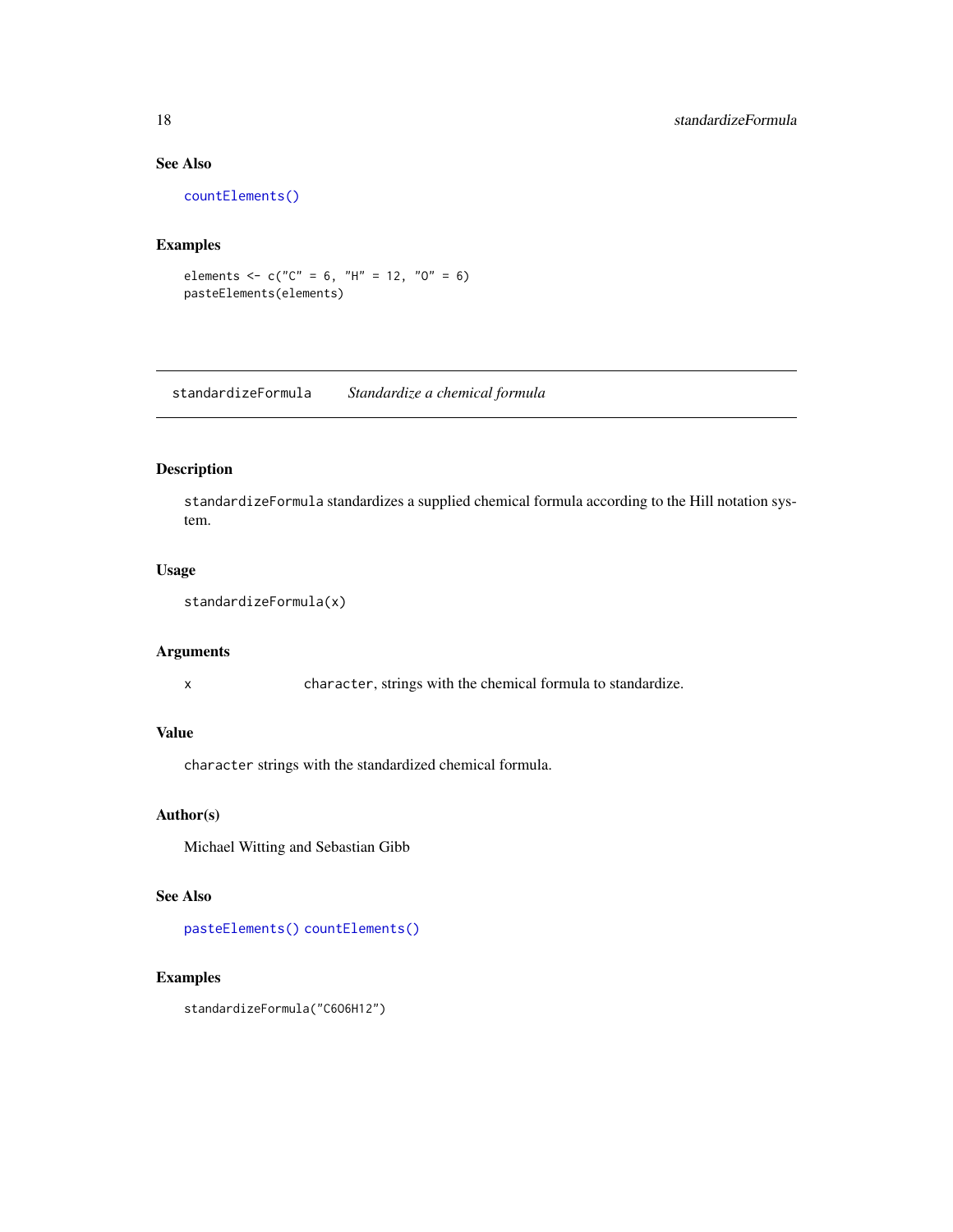<span id="page-18-0"></span>subtractElements *subtract two chemical formula*

# Description

subtractElements subtracts one chemical formula from another.

# Usage

```
subtractElements(x, y)
```
# Arguments

| character strings with chemical formula                                  |
|--------------------------------------------------------------------------|
| character strings with chemical formula that should be subtracted from x |

# Value

character Resulting formula

# Author(s)

Michael Witting and Sebastian Gibb

```
subtractElements("C6H12O6", "H2O")
```

```
subtractElements("C6H12O6", "NH3")
```